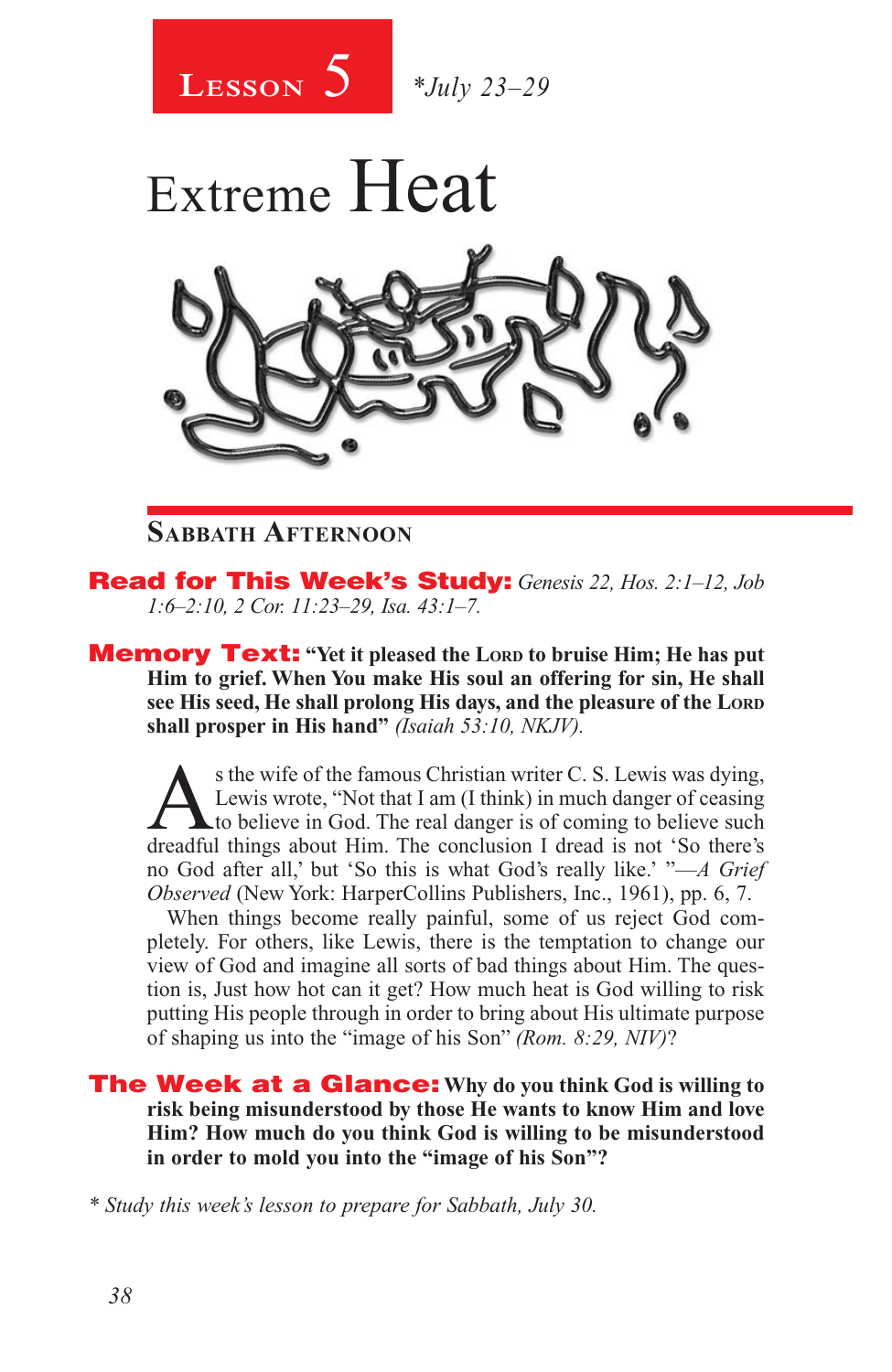## **SUNDAY** July 24

## **Abraham in the Crucible**

Read Genesis 22. Out of nowhere and without explanation, God suddenly calls Abraham to offer his own child as a burnt offering. Can you imagine how Abraham must have felt? It was a totally revolting idea that a holy God should request that he sacrifice his own son. Even if Abraham thought that this was acceptable, what about God's promises of an inheritance? Without his son, the promise would be gone.

\_\_\_\_\_\_\_\_\_\_\_\_\_\_\_\_\_\_\_\_\_\_\_\_\_\_\_\_\_\_\_\_\_\_\_\_\_\_\_\_\_\_\_\_\_\_\_\_\_\_\_\_\_\_\_\_

\_\_\_\_\_\_\_\_\_\_\_\_\_\_\_\_\_\_\_\_\_\_\_\_\_\_\_\_\_\_\_\_\_\_\_\_\_\_\_\_\_\_\_\_\_\_\_\_\_\_\_\_\_\_\_\_

\_\_\_\_\_\_\_\_\_\_\_\_\_\_\_\_\_\_\_\_\_\_\_\_\_\_\_\_\_\_\_\_\_\_\_\_\_\_\_\_\_\_\_\_\_\_\_\_\_\_\_\_\_\_\_\_

#### Why **did God ask Abraham to offer this sacrifice? If God knows everything, what was the point?**

God's request and its timing were not random. Indeed, it was calculated to exact the deepest possible anguish, for "God had reserved His last, most trying test for Abraham until the burden of years was heavy upon him, and he longed for rest."—Ellen G. White, *Patriarchs and Prophets*, p. 147. Was this the test of a mad God? Not at all, for "the agony which he endured during the dark days of that fearful trial was permitted that he might understand from his own experience something of the greatness of the sacrifice made by the infinite God for man's redemption."—*Patriarchs and Prophets*, p. 154.

This was just a test—God never intended for Abraham to kill his son. This highlights something very important about the way God sometimes works. God may ask us to do something that He never intends for us to complete. He may ask us to go somewhere He never intends for us to arrive at. What is important to God is not necessarily the end, but what we learn as we are reshaped by the process.

Jesus may have been thinking about Abraham's experience when He said to the Jews, " 'Your father Abraham rejoiced at the thought of seeing my day; he saw it and was glad' " *(John 8:56, NIV)*. Abraham could have missed out on this insight, dismissing the instructions as from Satan. The key to Abraham's surviving and learning through the whole process was knowing God's voice.

**How do you know the voice of God? How do you know when God is talking to you? What are the ways He communicates His will to you?**

 $\_$  , and the set of the set of the set of the set of the set of the set of the set of the set of the set of the set of the set of the set of the set of the set of the set of the set of the set of the set of the set of th  $\_$  , and the set of the set of the set of the set of the set of the set of the set of the set of the set of the set of the set of the set of the set of the set of the set of the set of the set of the set of the set of th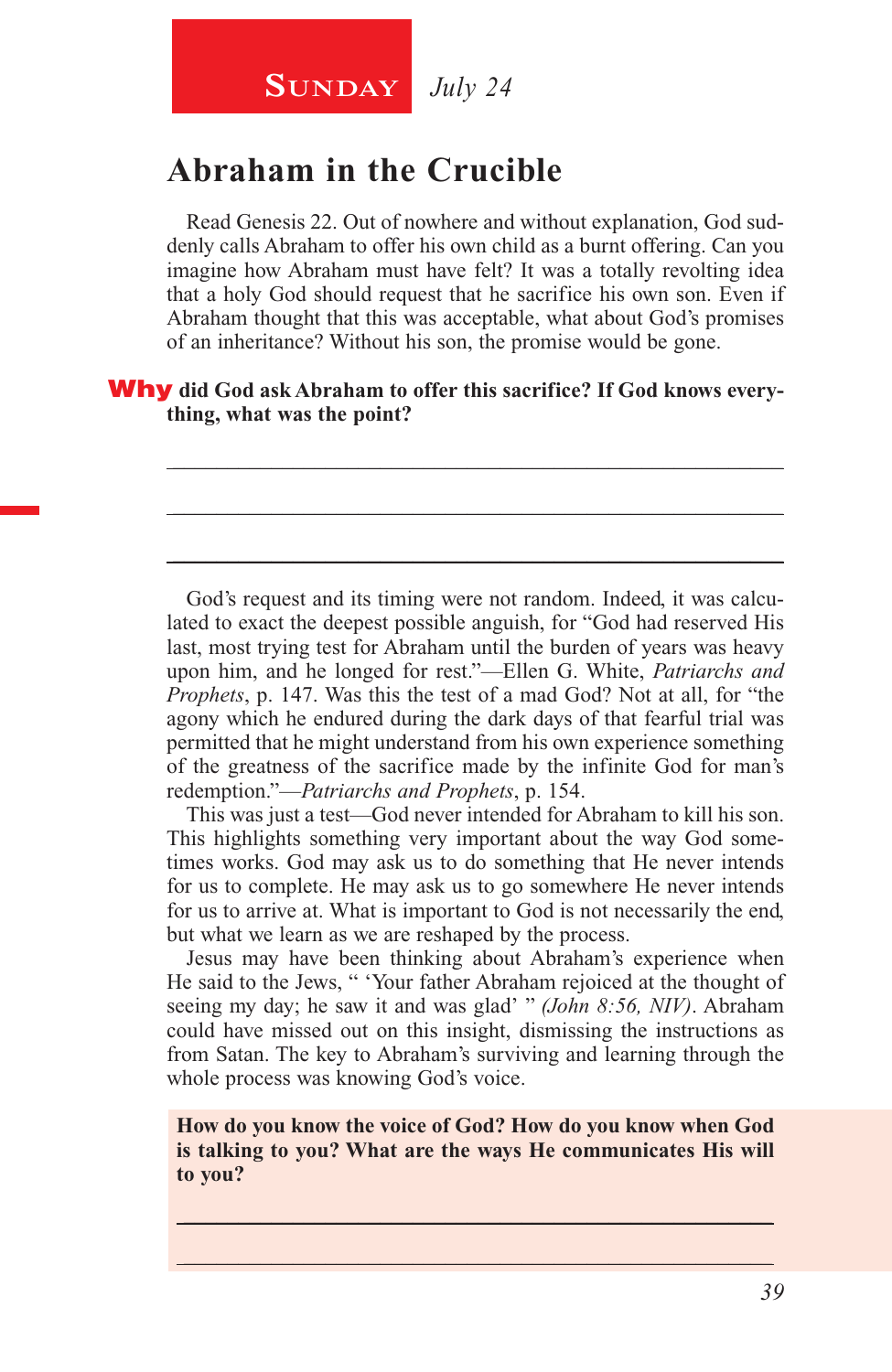## **MONDAY** July 25

## **Wayward Israel**

The story of Hosea has some powerful lessons to teach us. Hosea's situation is remarkable. His wife, Gomer, runs away and has children with other men. Though she is sexually unfaithful, God calls Hosea to take his wife back and fully show his love to her again. This story is meant as a parable about God and Israel. The Israelites had left God and were prostituting themselves spiritually to other gods, but God still loved them and wanted to show His love to them. But just look at God's methods!

#### **Read** Hosea 2:1–12. What methods does God say He will use to pull **Israel back to Himself? What would these experiences have felt like?**

| Hosea 2:2, 3  |
|---------------|
| $Hosea 2:5-7$ |
|               |
|               |

This story raises two important issues about the way we experience God when He is bringing us to repentance.

First, we risk not recognizing that God is at work. When Israel went through such hard and painful experiences, it might have been hard for them to recognize that their God was working for their salvation. When our path is blocked by sharp thorns or we are walled in so that we don't know where we are going *(Hos. 2:6)*—is this God? When our basic necessities disappear or we are embarrassed *(Hos. 2:9, 10)*—could our Father be in the middle of it all? The truth is that whatever we feel, God is always working to bring us to repentance, because He loves us so very much.

Second, we risk misunderstanding God when He is at work. We may recognize that God is at work, but we don't like what He's doing. While we are feeling hurt and embarrassed, it is easy to blame God for being cruel, for not intervening, or for not caring. But God is always working to renew us through His covenant of love.

**Read Hosea 2:14–23. What does this passage reveal about God? Ask the Holy Spirit to show you if you have been running from God in any area of your life. If you are convicted that you have been, why wait to go through the crucible? What's stopping you from surrendering all to the Lord now?**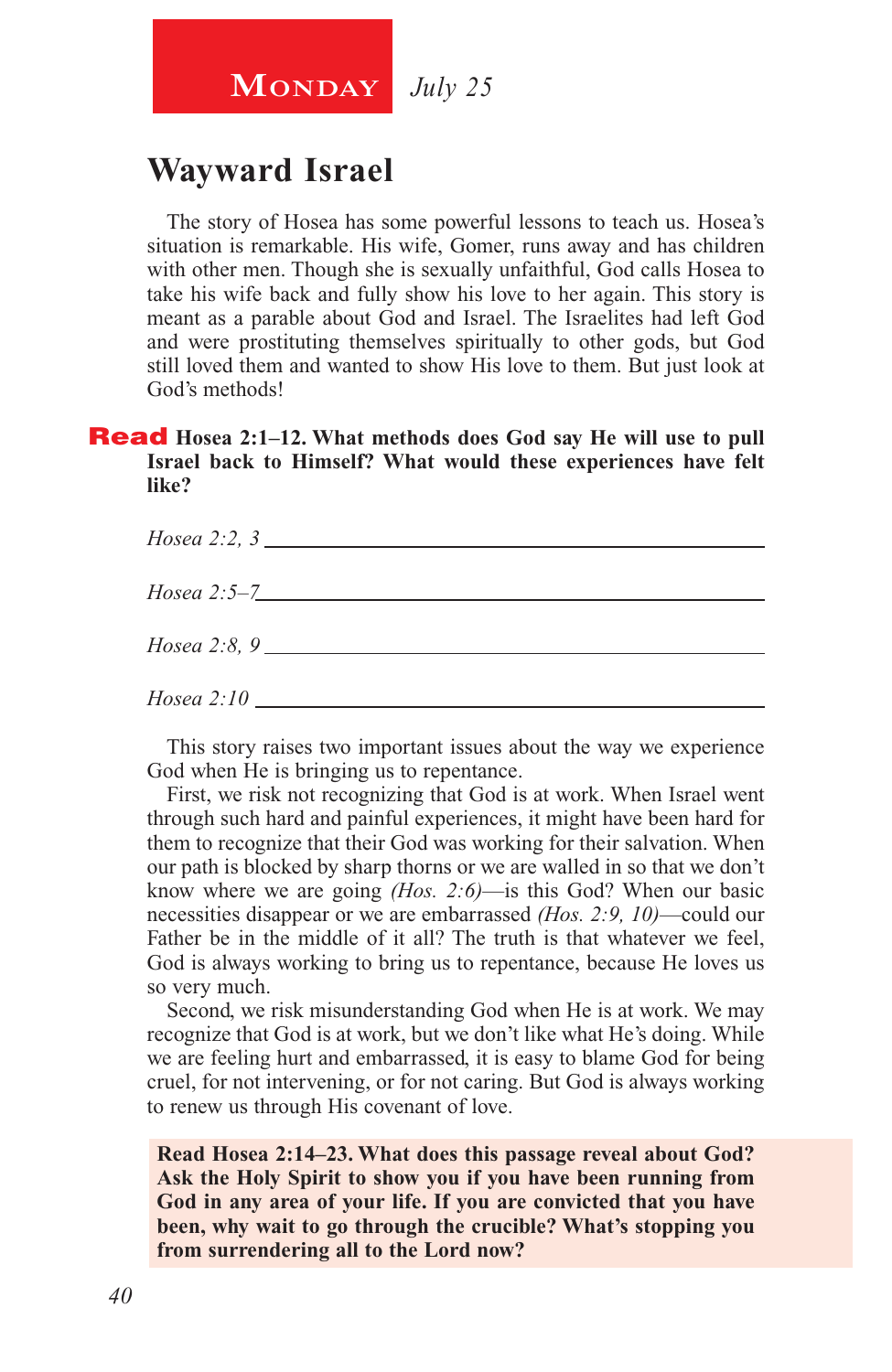## **TUESDAY** July 26

## **Surviving Through Worship**

Read **Job 1:6–2:10. What caused Job's suffering?**

There is something astonishing here. The angels come to see God, and Satan comes with them. God asks Satan where he has been, and Satan replies that he has been " 'roaming throughout the earth, going back and forth on it' " *(Job 1:7, NIV)*. Then God poses this question: " 'Have you considered my servant Job?' " *(Job 1:8, NIV)*. The question itself is not remarkable; what is remarkable is the One who asks it. It isn't Satan who points out Job as a subject for examination—it's God. Knowing exactly what is going to follow, God calls Job to Satan's attention. Down on the earth, Job has absolutely no idea how hot his crucible is about to become. And though it's very clear that it is Satan, not God, who causes Job's suffering, it also is clear that it is God who gives His explicit permission for Satan to destroy Job's possessions, children, and his own physical health. If God is giving permission for Job to suffer, what difference does it make whether God or Satan is personally inflicting the suffering? How can God be righteous and holy when He actively allows Satan to cause Job such pain? Is this situation a special case, or is it characteristic of the way God still deals with us today?

\_\_\_\_\_\_\_\_\_\_\_\_\_\_\_\_\_\_\_\_\_\_\_\_\_\_\_\_\_\_\_\_\_\_\_\_\_\_\_\_\_\_\_\_\_\_\_\_\_\_\_\_\_\_\_\_

\_\_\_\_\_\_\_\_\_\_\_\_\_\_\_\_\_\_\_\_\_\_\_\_\_\_\_\_\_\_\_\_\_\_\_\_\_\_\_\_\_\_\_\_\_\_\_\_\_\_\_\_\_\_\_\_

#### In **Job 1:20, 21, how does Job respond to the trials?**

\_\_\_\_\_\_\_\_\_\_\_\_\_\_\_\_\_\_\_\_\_\_\_\_\_\_\_\_\_\_\_\_\_\_\_\_\_\_\_\_\_\_\_\_\_\_\_\_\_\_\_\_\_\_\_\_

\_\_\_\_\_\_\_\_\_\_\_\_\_\_\_\_\_\_\_\_\_\_\_\_\_\_\_\_\_\_\_\_\_\_\_\_\_\_\_\_\_\_\_\_\_\_\_\_\_\_\_\_\_\_\_\_

In Job 1:20, 21, we see three aspects of worship that may help when in anguish. First, Job accepts his helplessness and recognizes that he has no claim to anything: " 'Naked I came from my mother's womb, and naked I will depart' " *(Job 1:21, NIV).* Second, Job acknowledges that God is still in total control: " 'The Lord gave and the Lord has taken away' " *(Job 1:21, NIV)*. Third, Job concludes by reasserting his belief in the righteousness of God. " 'May the name of the Lord be praised' " *(Job 1:21, NIV).*

**Going through a trial? Follow the steps that Job used. How might they help you, as well?**

It is possible to respond to such suffering in two ways. We can become bitter and angry, turning our backs on a God we believe to be cruel or nonexistent, or we can hang on to God more tightly. Job deals with his catastrophe by staying in God's presence and worshiping Him.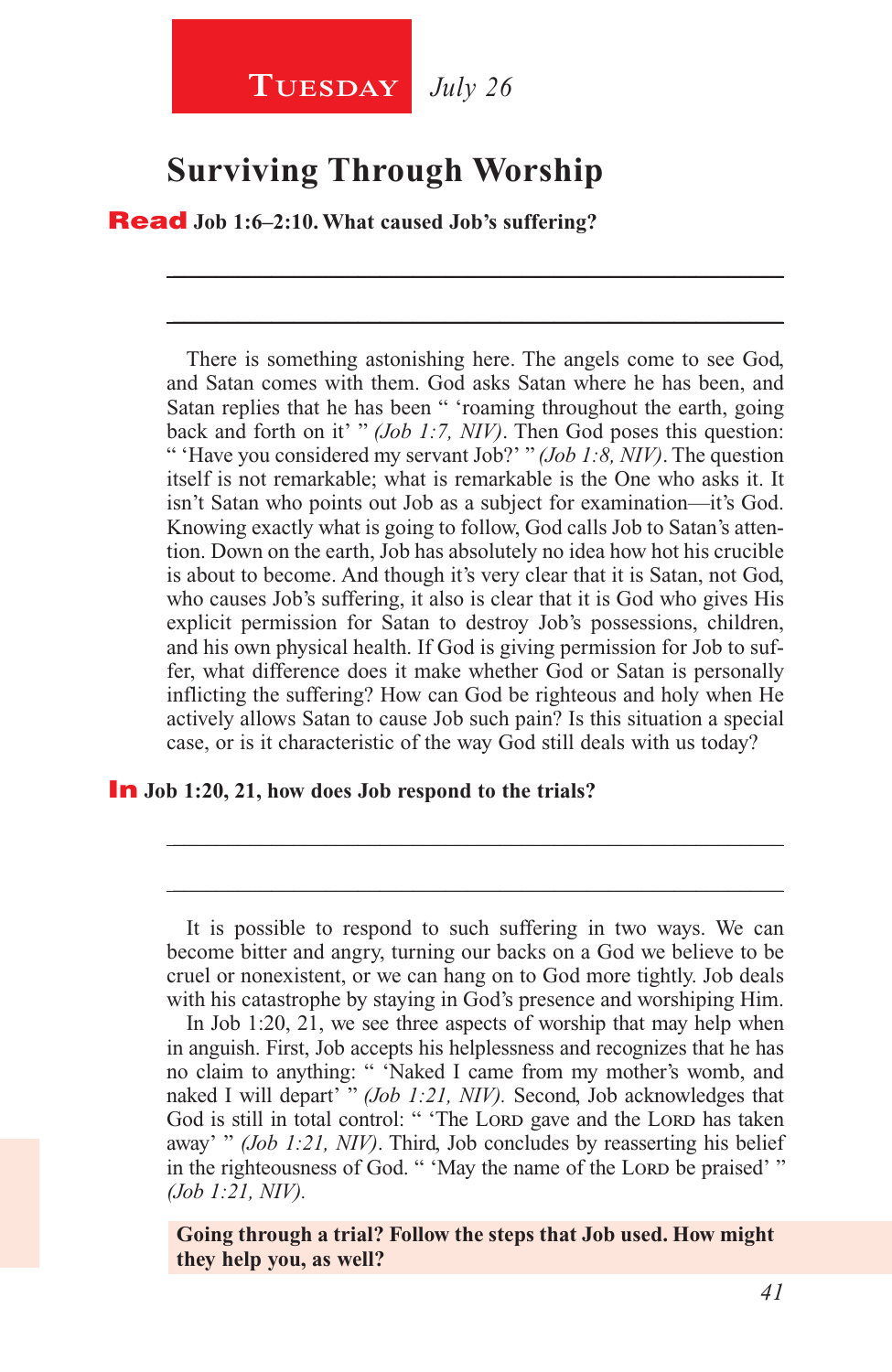## **Surviving Through Hope**

**"We were under great pressure, far beyond our ability to endure, so that we despaired of life itself. Indeed, we felt we had received the sentence of death. But this happened that we might not rely on ourselves but on God, who raises the dead"** *(2 Cor. 1:8, 9, NIV).*

As God's chosen apostle, Paul endured more than most people. Yet, Paul was not crushed. Rather, he grew in his praise for God. Read his list of hardships in 2 Corinthians 11:23–29. Now read 2 Corinthians 1:3–11.

**In** 2 Corinthians 1:4, Paul states that the reason for receiving God's com**passion and comfort is "so that we can comfort those in any trouble with the comfort we ourselves receive from God"** *(NIV)***. To what extent might suffering be a call to ministry? How could we become more alert to this possibility?**

God wants to minister through us to hurting people. This means that He may first allow us to experience the same sort of hurts. Then we'll offer encouragement, not from theory but from our own experience of the compassion and comfort of God. This is a principle from Jesus' life *(see Heb. 4:15).*

\_\_\_\_\_\_\_\_\_\_\_\_\_\_\_\_\_\_\_\_\_\_\_\_\_\_\_\_\_\_\_\_\_\_\_\_\_\_\_\_\_\_\_\_\_\_\_\_\_\_\_\_\_\_\_\_

\_\_\_\_\_\_\_\_\_\_\_\_\_\_\_\_\_\_\_\_\_\_\_\_\_\_\_\_\_\_\_\_\_\_\_\_\_\_\_\_\_\_\_\_\_\_\_\_\_\_\_\_\_\_\_\_

Paul's vivid descriptions of his hardships are not to make us feel sorry for him. They are for us to know that even when we're in the depths, the Father still can intervene to bring His compassion and comfort. We may despair even of our own lives, and even be killed, but fear not, God is teaching us to rely on Him. We can trust Him, for our God "raises the dead" *(2 Cor. 1:9, NIV)*.

As Paul continues to set his eyes on proclaiming the gospel, he knows that God will rescue him in the future, as well. Paul's ability to remain firm is supported by three things he mentions in 2 Corinthians 1:10, 11. First, God's proven track record: "He has delivered us from such a deadly peril, and he will deliver us" *(2 Cor. 1:10, NIV).* Second, Paul's determination to fix his concentration on God Himself: "On him we have set our hope that he will continue to deliver us" *(2 Cor. 1:10, NIV*). Third, the saints' continual intercession: "as you help us by your prayers" *(2 Cor. 1:11, NIV).*

**What can you learn from Paul that can help you keep from falling into self-pity amid your own struggles?**

\_\_\_\_\_\_\_\_\_\_\_\_\_\_\_\_\_\_\_\_\_\_\_\_\_\_\_\_\_\_\_\_\_\_\_\_\_\_\_\_\_\_\_\_\_\_\_\_\_\_\_\_\_\_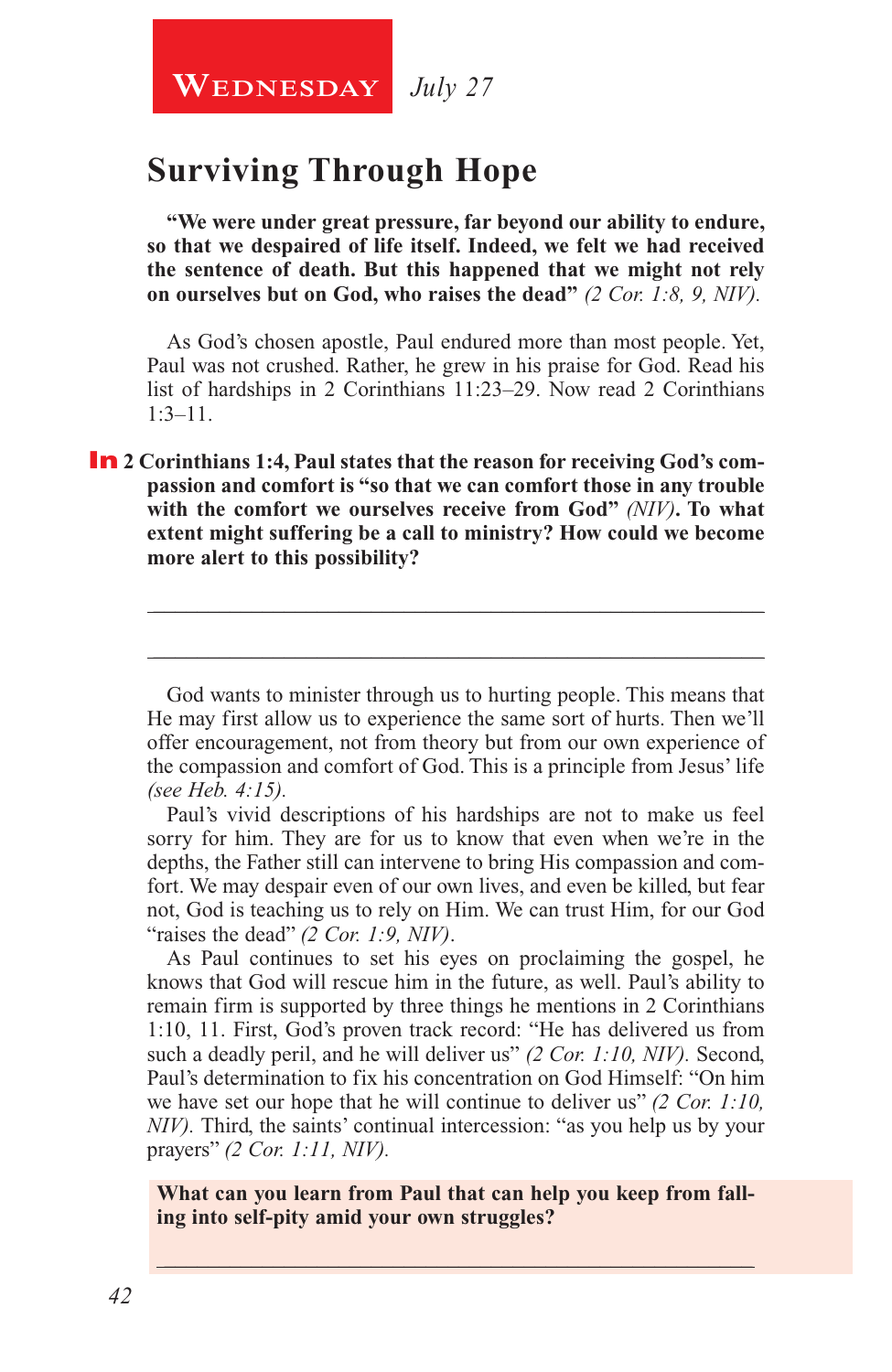## **Thursday** *July 28*

## **Extreme Heat**

So far this quarter, we have considered many examples of the crucibles that God uses to bring purity and Christlikeness to our lives. However, some people may view these examples and conclude that God is a severe and demanding taskmaster. Sure, some may say, "We know that God wants something good for us, but these examples don't reveal much care and love. Instead, God looks more like a bully. He sets out with a purpose that causes us considerable hard times, and there's nothing we can do about it."

It's true that while living on this sin-filled earth, we will understand only a little of why things happen. In heaven we'll understand so much more *(1 Cor. 4:5, 1 Cor. 13:12)*, but for now, we will have to live with the tension of believing that God is present and cares for us, even though things don't always feel too good. Isaiah describes this tension very well.

Read Isaiah 43:1–7. In verse 2, God says that His people will pass through waters and through fire. These are figurative of extreme dangers, but perhaps they hint at the crossing of the Red Sea and the Jordan, both fearful times—but times that paved the way to a new life. You may expect that God might say that He would protect His people from these dangers, that He would guide them along an easier route. But like the Shepherd in Psalm 23, He says, rather, that when the difficult times come, God's people need not be overwhelmed, for He is with them.

#### Look **back at Isaiah 43:1–7. Write down the different ways in which God assures His people of comfort during the times of water and fire. What picture of God does this paint in your mind? Which promises can you claim for yourself?**

We can summarize what we have learned about God's crucibles in three ways. First, God's extreme heat is to destroy not us but our sin. Second, God's extreme heat is not to make us miserable but to make us pure, as we were created to be. Third, God's care for us through all things is constant and tender—He will never leave us alone, no matter what happens to us.

\_\_\_\_\_\_\_\_\_\_\_\_\_\_\_\_\_\_\_\_\_\_\_\_\_\_\_\_\_\_\_\_\_\_\_\_\_\_\_\_\_\_\_\_\_\_\_\_\_\_\_\_\_\_\_\_

\_\_\_\_\_\_\_\_\_\_\_\_\_\_\_\_\_\_\_\_\_\_\_\_\_\_\_\_\_\_\_\_\_\_\_\_\_\_\_\_\_\_\_\_\_\_\_\_\_\_\_\_\_\_\_\_

**What do these texts teach you about the actions and character of God?** *Ps. 103:13, 14; Matt. 28:20; 1 Cor. 10:13; and 1 Pet. 1:7.* **How have you experienced the reality of these verses in your own life?**

\_\_\_\_\_\_\_\_\_\_\_\_\_\_\_\_\_\_\_\_\_\_\_\_\_\_\_\_\_\_\_\_\_\_\_\_\_\_\_\_\_\_\_\_\_\_\_\_\_\_\_\_\_\_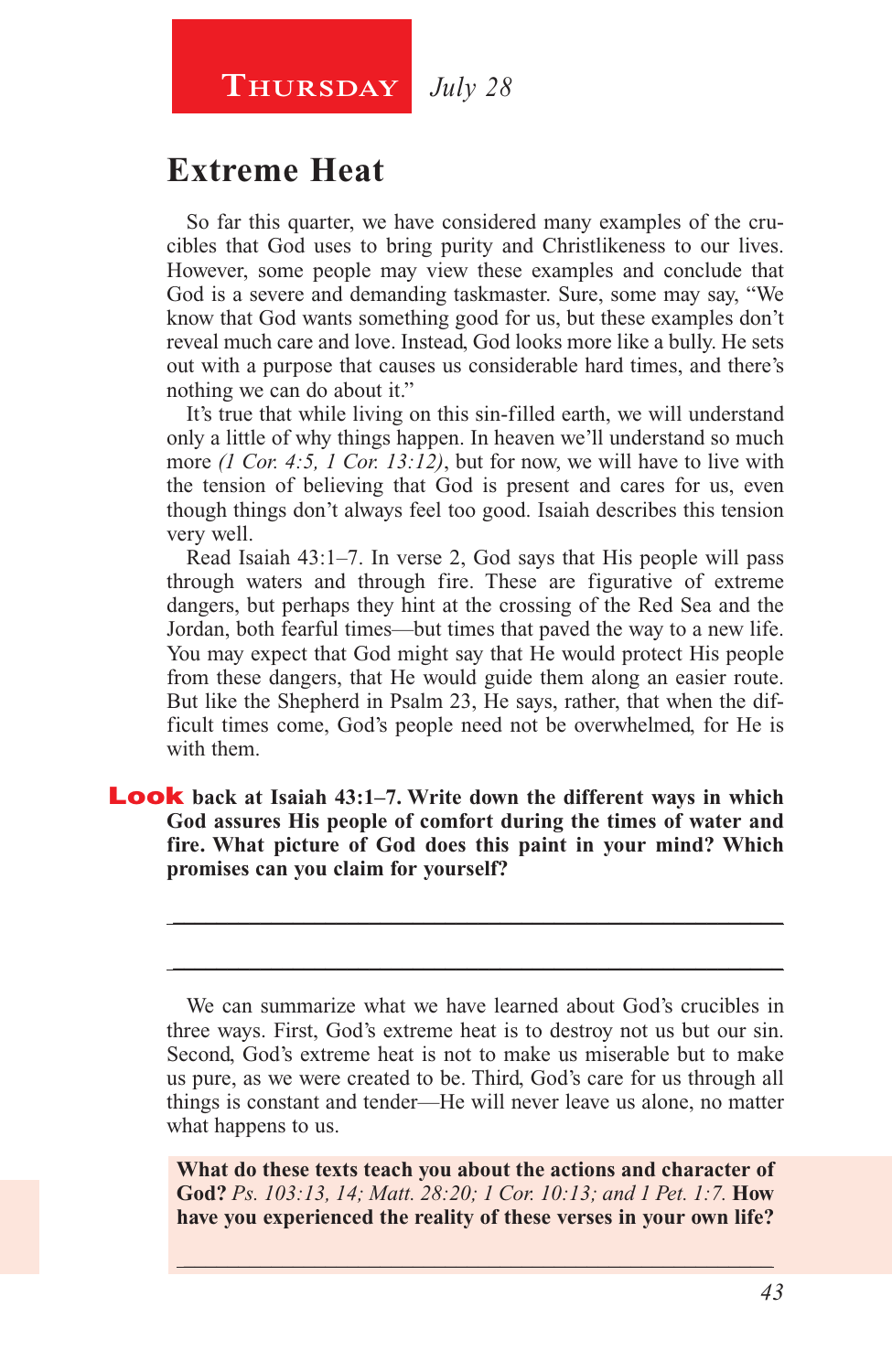## **FRIDAY** July 29

**Further Thought:** Read Ellen G. White, "The Test of Faith," pp. 145–155, in *Patriarchs and Prophets*; "Praise Ye the Lord," pp. 315–319, in *Testimonies for the Church*, vol. 5.

"God has always tried His people in the furnace of affliction. It is in the heat of the furnace that the dross is separated from the true gold of the Christian character. Jesus watches the test; He knows what is needed to purify the precious metal, that it may reflect the radiance of His love. It is by close, testing trials that God disciplines His servants. He sees that some have powers which may be used in the advancement of His work, and He puts these persons upon trial; in His providence He brings them into positions that test their character. . . . He shows them their own weakness, and teaches them to lean upon Him. . . . Thus His object is attained. They are educated, trained, and disciplined, prepared to fulfill the grand purpose for which their powers were given them."—Ellen G. White, *Patriarchs and Prophets*, pp. 129, 130.

"If in the providence of God we are called upon to endure trials, let us accept the cross and drink the bitter cup, remembering that it is a Father's hand that holds it to our lips. Let us trust Him in the darkness as well as in the day. Can we not believe that He will give us everything that is for our good? . . . Even in the night of affliction how can we refuse to lift heart and voice in grateful praise, when we remember the love to us expressed by the cross of Calvary?"—Ellen G. White, *Testimonies for the Church*, vol. 5, p. 316.

#### Discussion Questions:

**In class, have someone recount his or her own test of faith that, if not quite as intense as Abraham's, was still hard enough. What can you learn from that person's experience, from his or her successes or failures?**

**2** Review the last 24 hours of Christ's life before His crucifixion. **What extremes did He face? How did He endure? What principles can we take from His example and apply for ourselves when we are in the midst of our own crucibles?**

 $\bullet$  Discuss the idea, touched on this week, about how through our **own suffering we can minister to others who are suffering. No matter how true it might be, what are some of the problems we might encounter with this idea?**

 **Ellen G. White wrote above: "Let us trust Him in the darkness as well as in the day." That's easier said than done. How can we help each other develop the kind of faith that will enable us to do just that? Why is it important to trust God in the bad times?**